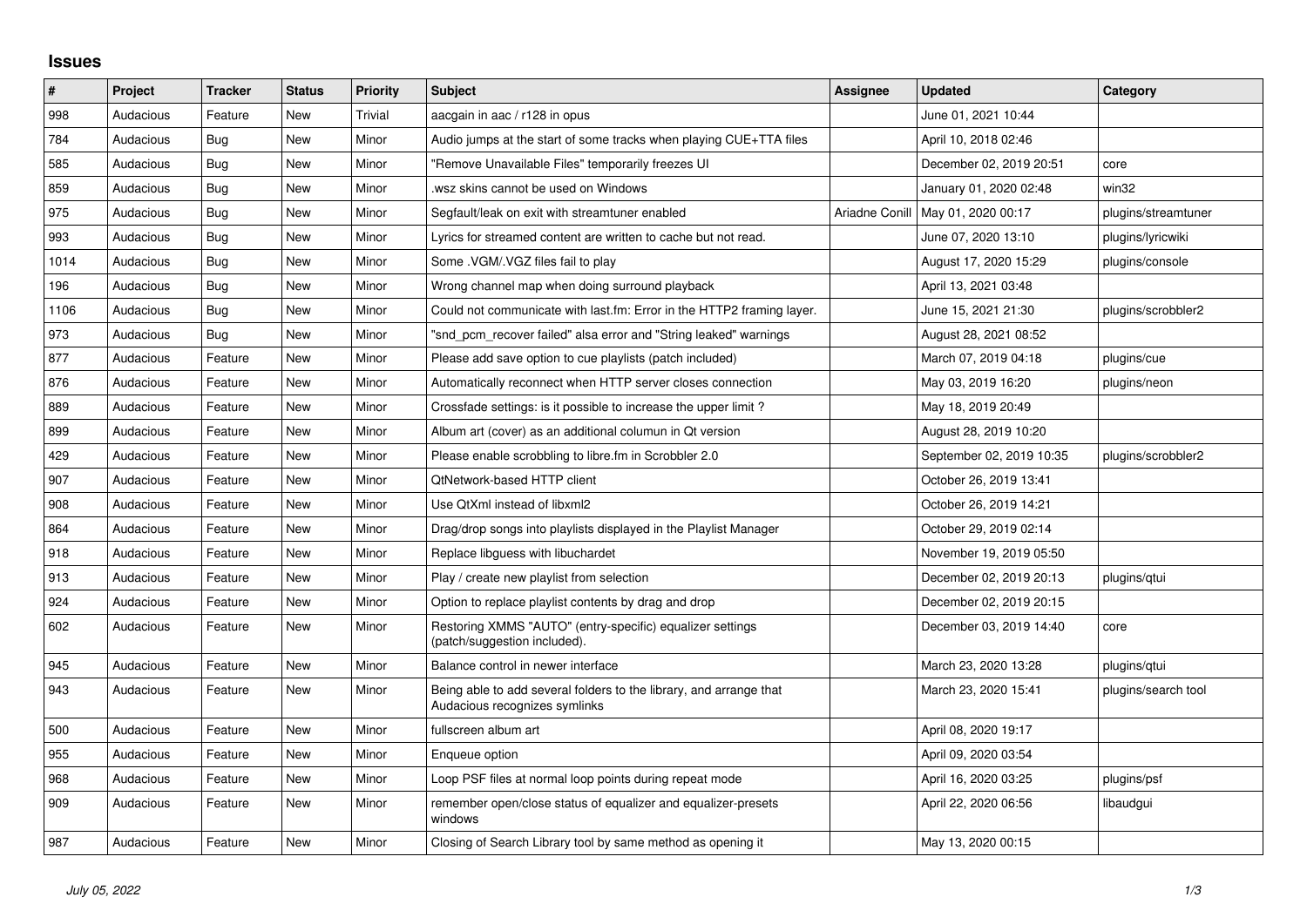| $\vert$ # | Project   | <b>Tracker</b> | <b>Status</b> | <b>Priority</b> | <b>Subject</b>                                                                                      | <b>Assignee</b> | <b>Updated</b>          | Category                 |
|-----------|-----------|----------------|---------------|-----------------|-----------------------------------------------------------------------------------------------------|-----------------|-------------------------|--------------------------|
| 969       | Audacious | Feature        | New           | Minor           | streamtuner plugin: Please add column-sortability, or at least sort<br>alphabetically by 1st column |                 | June 16, 2020 09:54     | plugins/streamtuner      |
| 995       | Audacious | Feature        | New           | Minor           | Add star rating to songs                                                                            |                 | June 16, 2020 09:56     |                          |
| 996       | Audacious | Feature        | New           | Minor           | Refine playlists when searching (search all playlists)                                              |                 | June 16, 2020 09:58     |                          |
| 1011      | Audacious | Feature        | New           | Minor           | Visible separator of folders in the playlist                                                        |                 | July 18, 2020 16:10     |                          |
| 1013      | Audacious | Feature        | New           | Minor           | Request re Album Art using music file metatag                                                       |                 | August 03, 2020 22:48   |                          |
| 1017      | Audacious | Feature        | New           | Minor           | QT Global Hotkeys rework proposal and cross-platform support                                        | Domen Mori      | December 07, 2020 04:22 | plugins/hotkey           |
| 1046      | Audacious | Feature        | New           | Minor           | Add all id3v2 frames in the settings of Playlist available columns                                  |                 | December 28, 2020 21:14 | plugins/gtkui            |
| 1047      | Audacious | Feature        | New           | Minor           | Stop playing after any chosen track                                                                 |                 | December 29, 2020 01:23 |                          |
| 786       | Audacious | Feature        | New           | Minor           | Port global hotkeys plugin to Windows                                                               |                 | January 04, 2021 21:52  | plugins/hotkey           |
| 956       | Audacious | Feature        | New           | Minor           | Stream to chromecast                                                                                |                 | January 11, 2021 01:19  |                          |
| 1058      | Audacious | Feature        | New           | Minor           | Allow changing the language/locale in settings                                                      |                 | January 30, 2021 18:11  |                          |
| 1066      | Audacious | Feature        | New           | Minor           | Allow Equalizer window to be resized.                                                               |                 | February 11, 2021 10:05 |                          |
| 1067      | Audacious | Feature        | New           | Minor           | Equalizer adjustments are coarse.                                                                   |                 | February 11, 2021 10:09 |                          |
| 51        | Audacious | Feature        | New           | Minor           | Option to inhibit suspend                                                                           |                 | February 13, 2021 09:23 |                          |
| 1072      | Audacious | Feature        | New           | Minor           | QT AOSD plugin                                                                                      |                 | February 17, 2021 21:18 | plugins/aosd             |
| 1076      | Audacious | Feature        | New           | Minor           | Adjustable background and fonts colors and fonts size in<br>playlist---zoomable playlist            | Tom Hammer      | March 09, 2021 00:38    | plugins/playlist-manager |
| 1082      | Audacious | Feature        | New           | Minor           | File writer option to pad track numbers with leading zeros                                          |                 | March 31, 2021 00:15    | plugins/filewriter       |
| 1071      | Audacious | Feature        | New           | Minor           | Linkage could be improved for packagers.                                                            |                 | March 31, 2021 00:32    |                          |
| 882       | Audacious | Feature        | New           | Minor           | Consider adding vgmstream plugin                                                                    |                 | April 07, 2021 00:47    |                          |
| 883       | Audacious | Feature        | New           | Minor           | Consider adding USF plugin                                                                          |                 | April 07, 2021 01:00    |                          |
| 1088      | Audacious | Feature        | New           | Minor           | plugin: status icon: ADD option to select tray mouse Middle Click action                            |                 | April 11, 2021 12:05    | plugins/statusicon       |
| 1091      | Audacious | Feature        | New           | Minor           | Built-in lyrics support                                                                             |                 | April 28, 2021 18:24    |                          |
| 1092      | Audacious | Feature        | New           | Minor           | Reread metadata on play option                                                                      |                 | April 30, 2021 03:35    |                          |
| 1095      | Audacious | Feature        | New           | Minor           | Ctrl $+$ Z / R to undo / redo changes to playlist                                                   |                 | May 07, 2021 18:42      |                          |
| 1099      | Audacious | Feature        | New           | Minor           | Per-track ReplayGain shouldn't be enabled by default                                                |                 | May 09, 2021 13:41      |                          |
| 1096      | Audacious | Feature        | New           | Minor           | Calculate and show selection stats in the status bar                                                |                 | May 10, 2021 03:06      |                          |
| 1098      | Audacious | Feature        | New           | Minor           | Hide empty Services playlist sub-menu                                                               |                 | May 10, 2021 09:25      | libaudgui                |
| 1097      | Audacious | Feature        | New           | Minor           | Replace the volume button with a horizontal scale                                                   |                 | May 17, 2021 00:21      |                          |
| 1093      | Audacious | Feature        | New           | Minor           | Make the Song Dialog (Qt) window wider by default                                                   |                 | May 17, 2021 15:36      |                          |
| 873       | Audacious | Feature        | New           | Minor           | Optionally make "previous track" restart current track                                              |                 | June 08, 2021 22:55     |                          |
| 1119      | Audacious | Feature        | New           | Minor           | ADD ability to silence internet radio timeout Error dialog popup                                    |                 | July 31, 2021 18:36     |                          |
| 1121      | Audacious | Feature        | New           | Minor           | Allow for easy searching through music for data with diacritics                                     |                 | August 05, 2021 08:06   |                          |